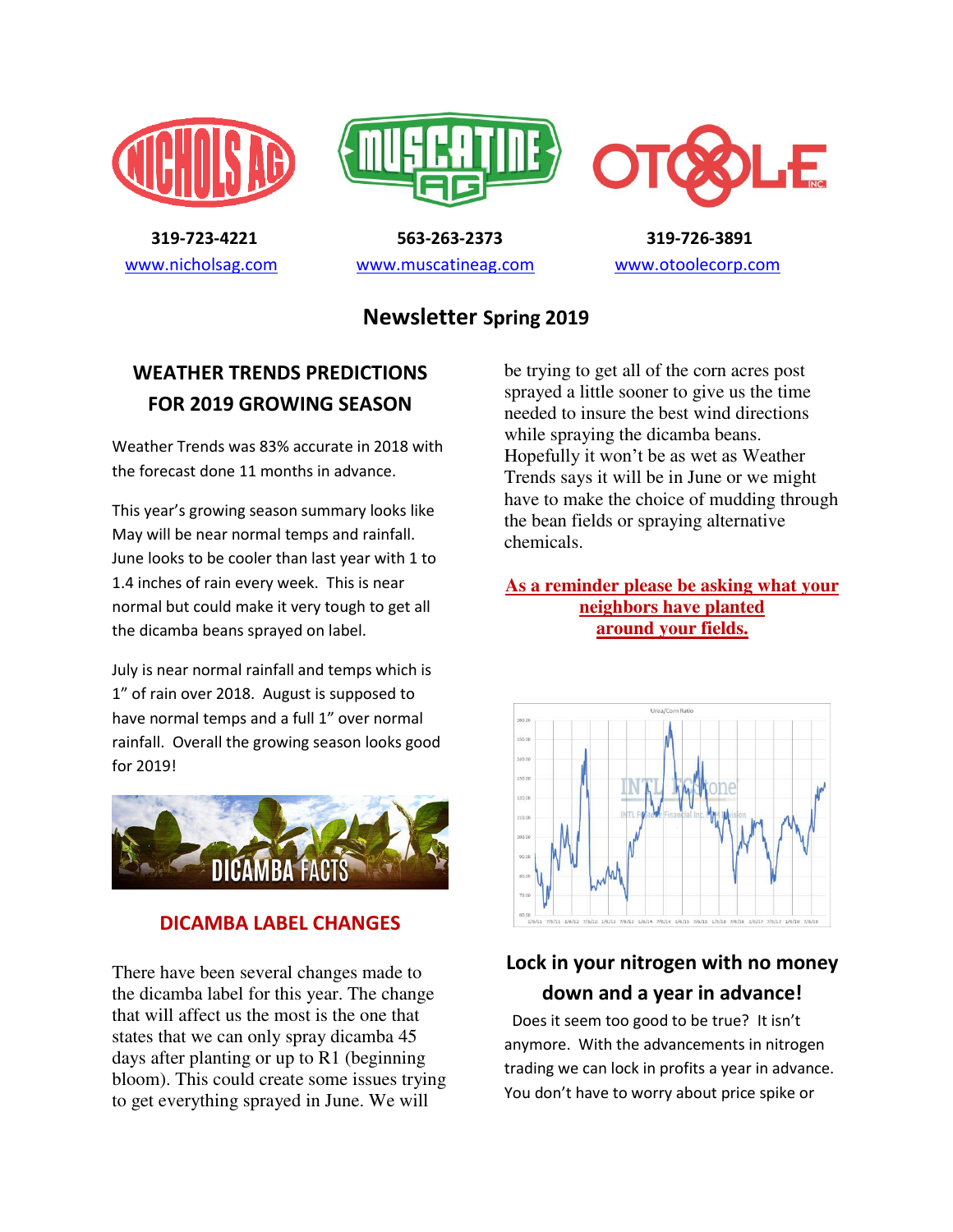buying for tax reasons. You can buy on your own terms and the best part is you can do it with no money down. We are going to try to buy nitrogen like we are selling 7 dollar corn. The chart above shows how the nitrogen corn ratio changes over time and we will try to capture that value for you.

We are working with you to figure out demand for this program now. Since we are getting really close to an attractive ratio for UAN, it is important you let us know if you are interested in this great program right away so you don't miss out!



#### **SOYBEANS ARE LIGHT HARVESTERS!**

When we think of our traditional planting practices the majority of farmers typically plant all of their corn first and then move on to planting soybeans. Extensive research has been done year over year that proves planting your soybeans earlier and your corn later could improve your yields and your bottom line.

 Our objective with corn is to get as many plants in the field to put on ears and then to maximize the size of those ears. But we are limited on how many plants we can put out there to properly manage those ears. Corn is also a crop driven by heat units to get from seedling to maturity. Since emergence, final stand and heat units are crucial factors in the overall yield potential

of corn, it may be a better idea to plant corn when the ground temperatures are warmer.

 Soybean plants, on the other hand, do put on a large amount of flowers and pods, more than we will ever keep in a crop. Our objective with soybeans is to keep as many flowers/ pods on the plant to maximize yield. Think of a soybean plant as a solar panel, the more sunlight that a soybean plant intercepts in its lifetime, equates to longer flowering period which also equals more pod set, which in the end turns to more grain fill. Soybeans are much more forgiving in terms of final stands vs yield potential: for example Purdue University says you can have 80,000 plants per acre and still be able to achieve a 100% yield potential.

AJ Woodyard has done extensive research on planting dates and soybeans, below is a link to his presentation:

### [https://www.youtube.com/watch?v=j](https://www.youtube.com/watch?v=jVFcChdgGa4) [VFcChdgGa4](https://www.youtube.com/watch?v=jVFcChdgGa4)

 Talk with your trusted advisor at any of our 3 locations for more information about high soybean yield management.



# **IOWA STATE 2018 FUNGICIDE TRIALS SHOW PROMISING RESULTS**